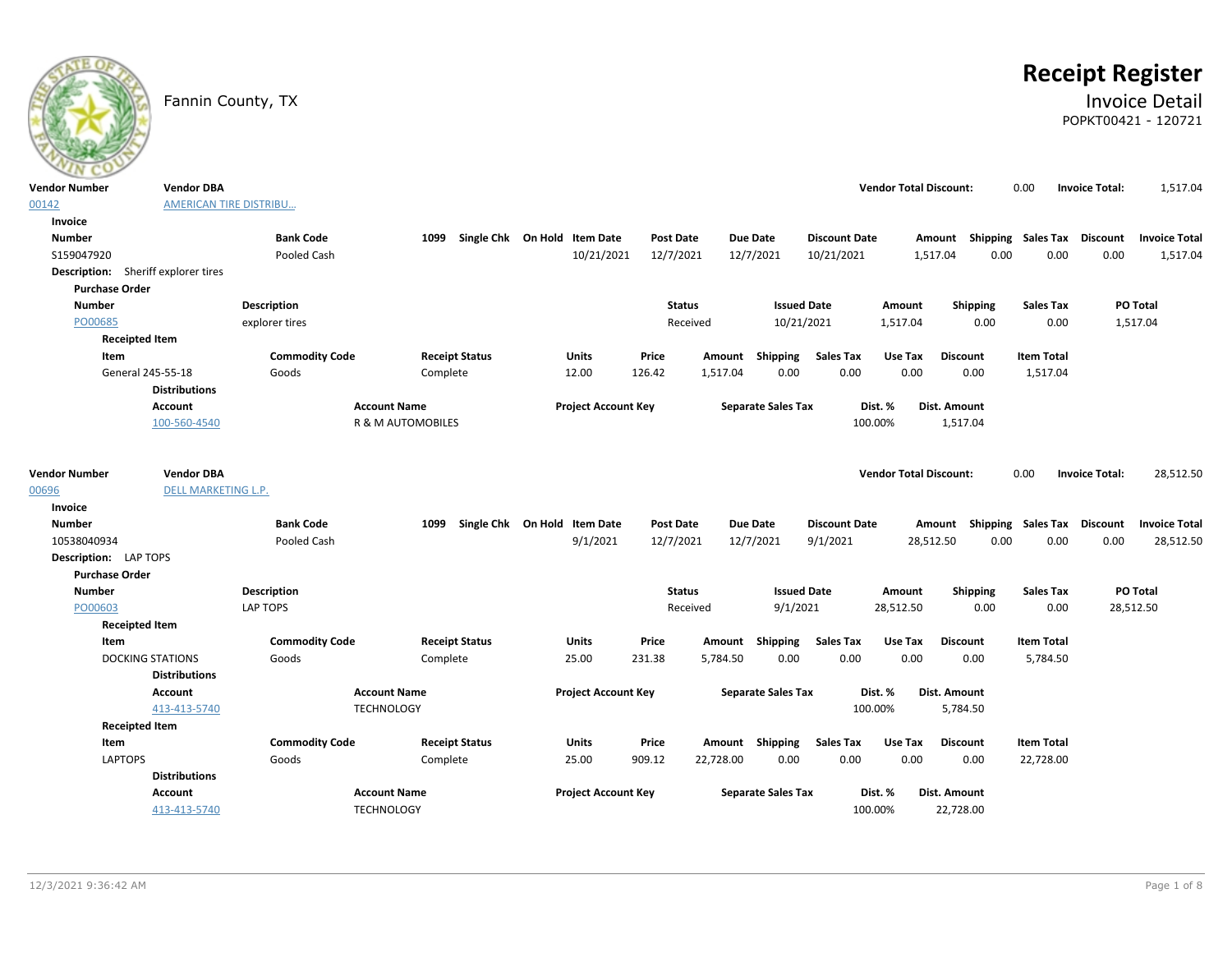| <b>Vendor Number</b>                    | <b>Vendor DBA</b>                        |                           |                           |                       |                              |                  |                    |                           |                      | <b>Vendor Total Discount:</b> |                           | 0.00              | <b>Invoice Total:</b> | 1,700.00             |
|-----------------------------------------|------------------------------------------|---------------------------|---------------------------|-----------------------|------------------------------|------------------|--------------------|---------------------------|----------------------|-------------------------------|---------------------------|-------------------|-----------------------|----------------------|
| <b>VEN02799</b>                         | <b>MAX PRO ENTERPRISES</b>               |                           |                           |                       |                              |                  |                    |                           |                      |                               |                           |                   |                       |                      |
| Invoice                                 |                                          |                           |                           |                       |                              |                  |                    |                           |                      |                               |                           |                   |                       |                      |
| <b>Number</b>                           |                                          | <b>Bank Code</b>          | 1099                      |                       | Single Chk On Hold Item Date | <b>Post Date</b> | <b>Due Date</b>    |                           | <b>Discount Date</b> |                               | Amount Shipping Sales Tax |                   | <b>Discount</b>       | <b>Invoice Total</b> |
| 2502                                    |                                          | Pooled Cash               | $\mathsf{Y}$              |                       | 11/29/2021                   | 12/7/2021        | 12/7/2021          |                           | 11/29/2021           | 1,700.00                      | 0.00                      | 0.00              | 0.00                  | 1,700.00             |
|                                         | Description: Nov 2021 CUSTODIAL SERVICES |                           |                           |                       |                              |                  |                    |                           |                      |                               |                           |                   |                       |                      |
| <b>Purchase Order</b>                   |                                          |                           |                           |                       |                              |                  |                    |                           |                      |                               |                           |                   |                       |                      |
| <b>Number</b>                           |                                          | <b>Description</b>        |                           |                       |                              | <b>Status</b>    |                    | <b>Issued Date</b>        |                      | Amount                        | Shipping                  | <b>Sales Tax</b>  |                       | PO Total             |
| PO00692                                 |                                          | <b>CUSTODIAL SERVICES</b> |                           |                       |                              | Received         |                    | 10/26/2021                |                      | 1,700.00                      | 0.00                      | 0.00              |                       | 1,700.00             |
|                                         | <b>Receipted Item</b>                    |                           |                           |                       |                              |                  |                    |                           |                      |                               |                           |                   |                       |                      |
| Item                                    |                                          | <b>Commodity Code</b>     |                           | <b>Receipt Status</b> | <b>Units</b>                 | Price            | Amount Shipping    |                           | <b>Sales Tax</b>     | Use Tax                       | <b>Discount</b>           | <b>Item Total</b> |                       |                      |
|                                         | MONTHLY CLEANING - 200 E. 1ST Goods      |                           | Complete                  |                       | 1.00                         | 600.00           | 600.00             | 0.00                      | 0.00                 | 0.00                          | 0.00                      | 600.00            |                       |                      |
|                                         | <b>Distributions</b>                     |                           |                           |                       |                              |                  |                    |                           |                      |                               |                           |                   |                       |                      |
|                                         | Account                                  |                           | <b>Account Name</b>       |                       | <b>Project Account Key</b>   |                  |                    | <b>Separate Sales Tax</b> | Dist. %              |                               | Dist. Amount              |                   |                       |                      |
|                                         | 100-510-4005                             |                           | <b>CUSTODIAL SERVICES</b> |                       |                              |                  |                    |                           | 100.00%              |                               | 600.00                    |                   |                       |                      |
|                                         | <b>Receipted Item</b>                    |                           |                           |                       |                              |                  |                    |                           |                      |                               |                           |                   |                       |                      |
| Item                                    |                                          | <b>Commodity Code</b>     |                           | <b>Receipt Status</b> | <b>Units</b>                 | Price            | Amount Shipping    |                           | <b>Sales Tax</b>     | Use Tax                       | <b>Discount</b>           | <b>Item Total</b> |                       |                      |
|                                         | MONTHLY CLEANING - 200 E. 8TH Goods      |                           | Complete                  |                       | 1.00                         | 500.00           | 500.00             | 0.00                      | 0.00                 | 0.00                          | 0.00                      | 500.00            |                       |                      |
|                                         | <b>Distributions</b>                     |                           |                           |                       |                              |                  |                    |                           |                      |                               |                           |                   |                       |                      |
|                                         | <b>Account</b>                           |                           | <b>Account Name</b>       |                       | <b>Project Account Key</b>   |                  |                    | <b>Separate Sales Tax</b> | Dist. %              |                               | Dist. Amount              |                   |                       |                      |
|                                         | 100-510-4005                             |                           | <b>CUSTODIAL SERVICES</b> |                       |                              |                  |                    |                           | 100.00%              |                               | 500.00                    |                   |                       |                      |
|                                         | <b>Receipted Item</b>                    |                           |                           |                       |                              |                  |                    |                           |                      |                               |                           |                   |                       |                      |
| Item                                    |                                          | <b>Commodity Code</b>     |                           | <b>Receipt Status</b> | Units                        | Price            | Amount Shipping    |                           | <b>Sales Tax</b>     | Use Tax                       | <b>Discount</b>           | <b>Item Total</b> |                       |                      |
|                                         | MONTHLY CLEANING - 800 E. 2NL Goods      |                           | Complete                  |                       | 1.00                         | 600.00           | 600.00             | 0.00                      | 0.00                 | 0.00                          | 0.00                      | 600.00            |                       |                      |
|                                         | <b>Distributions</b>                     |                           |                           |                       |                              |                  |                    |                           |                      |                               |                           |                   |                       |                      |
|                                         | Account                                  |                           | <b>Account Name</b>       |                       | <b>Project Account Key</b>   |                  |                    | <b>Separate Sales Tax</b> | Dist. %              |                               | Dist. Amount              |                   |                       |                      |
|                                         | 100-510-4005                             |                           | <b>CUSTODIAL SERVICES</b> |                       |                              |                  |                    |                           | 100.00%              |                               | 600.00                    |                   |                       |                      |
|                                         |                                          |                           |                           |                       |                              |                  |                    |                           |                      |                               |                           |                   |                       |                      |
| <b>Vendor Number</b>                    | <b>Vendor DBA</b>                        |                           |                           |                       |                              |                  |                    |                           |                      | <b>Vendor Total Discount:</b> |                           | 0.00              | <b>Invoice Total:</b> | 535.12               |
| 00478                                   | <b>REINERT PAPER &amp; CHEMI</b>         |                           |                           |                       |                              |                  |                    |                           |                      |                               |                           |                   |                       |                      |
| Invoice                                 |                                          |                           |                           |                       |                              |                  |                    |                           |                      |                               |                           |                   |                       |                      |
| Number                                  |                                          | <b>Bank Code</b>          | 1099                      |                       | Single Chk On Hold Item Date | <b>Post Date</b> | <b>Due Date</b>    |                           | <b>Discount Date</b> |                               | Amount Shipping Sales Tax |                   | Discount              | <b>Invoice Total</b> |
| 433848                                  |                                          | Pooled Cash               |                           |                       | 12/1/2021                    | 12/7/2021        | 12/7/2021          |                           | 12/1/2021            |                               | 535.12<br>0.00            | 0.00              | 0.00                  | 535.12               |
| <b>Description:</b> Janitorial Supplies |                                          |                           |                           |                       |                              |                  |                    |                           |                      |                               |                           |                   |                       |                      |
| <b>Purchase Order</b>                   |                                          |                           |                           |                       |                              |                  |                    |                           |                      |                               |                           |                   |                       |                      |
| <b>Number</b>                           |                                          | <b>Description</b>        |                           |                       |                              | <b>Status</b>    |                    | <b>Issued Date</b>        |                      | Amount                        | <b>Shipping</b>           | <b>Sales Tax</b>  |                       | <b>PO Total</b>      |
| PO00730                                 |                                          | Janitorial Supplies       |                           |                       |                              |                  | Partially Received | 11/29/2021                |                      | 16.47                         | 0.00                      | 0.00              |                       | 16.47                |
|                                         | <b>Receipted Item</b>                    |                           |                           |                       |                              |                  |                    |                           |                      |                               |                           |                   |                       |                      |
| Item                                    |                                          | <b>Commodity Code</b>     |                           | <b>Receipt Status</b> | Units                        | Price            | Amount Shipping    |                           | <b>Sales Tax</b>     | Use Tax                       | <b>Discount</b>           | <b>Item Total</b> |                       |                      |
|                                         | Brush/Bowl Holder                        | Goods                     | Complete                  |                       | 3.00                         | 5.49             | 16.47              | 0.00                      | 0.00                 | 0.00                          | 0.00                      | 16.47             |                       |                      |
|                                         | <b>Distributions</b>                     |                           |                           |                       |                              |                  |                    |                           |                      |                               |                           |                   |                       |                      |
|                                         | <b>Account</b>                           |                           | <b>Account Name</b>       |                       | <b>Project Account Key</b>   |                  |                    | <b>Separate Sales Tax</b> | Dist. %              |                               | Dist. Amount              |                   |                       |                      |
|                                         | 100-513-3320                             |                           | <b>JANITOR SUPPLIES</b>   |                       |                              |                  |                    |                           | 100.00%              |                               | 16.47                     |                   |                       |                      |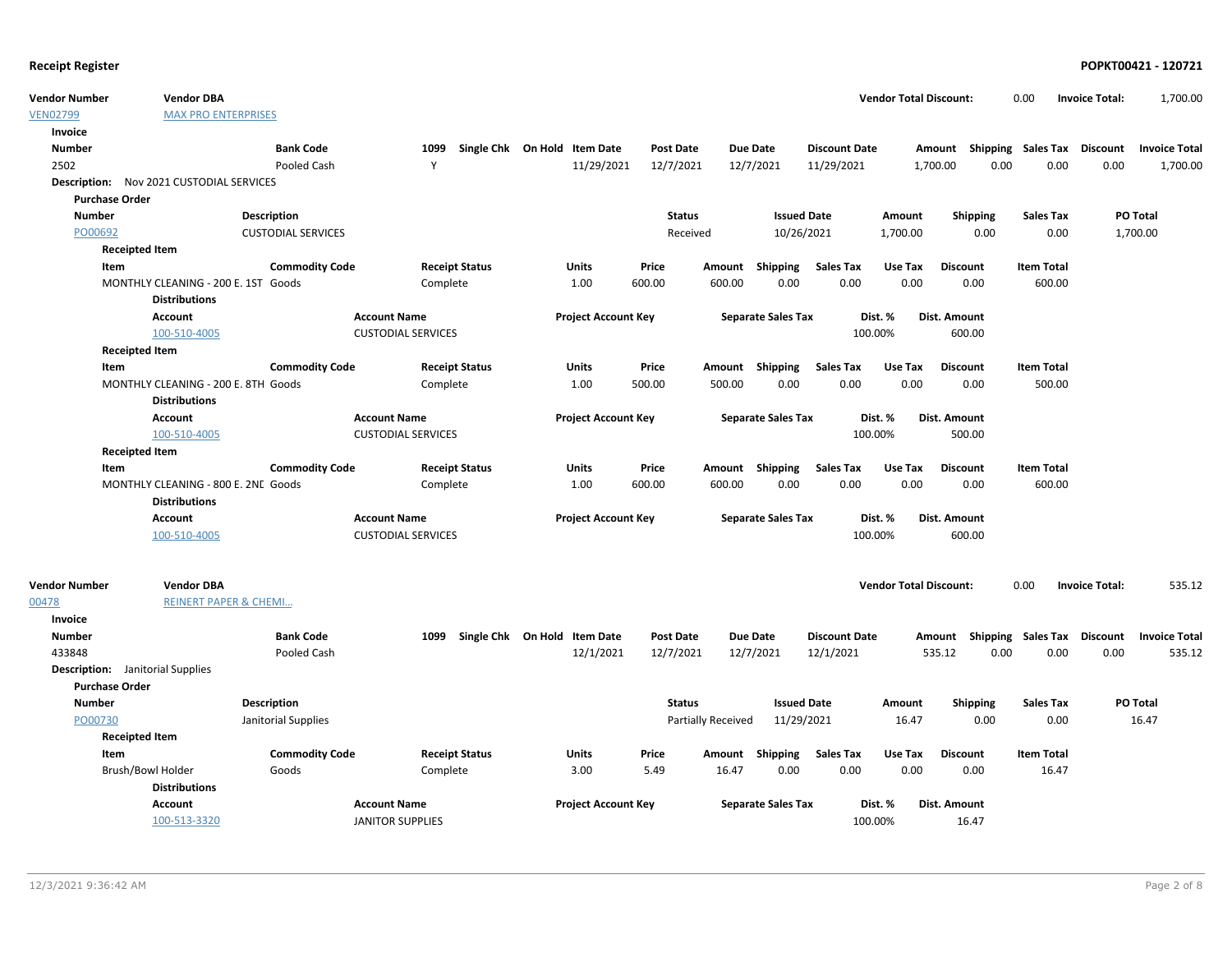| <b>Purchase Order</b>          |                       |                         |                            |               |                    |                           |                  |         |                     |                   |          |
|--------------------------------|-----------------------|-------------------------|----------------------------|---------------|--------------------|---------------------------|------------------|---------|---------------------|-------------------|----------|
| <b>Number</b>                  | <b>Description</b>    |                         |                            |               | <b>Status</b>      | <b>Issued Date</b>        |                  | Amount  | <b>Shipping</b>     | <b>Sales Tax</b>  | PO Total |
| PO00731                        | Janitorial Supplies   |                         |                            |               | Partially Received | 11/29/2021                |                  | 10.98   | 0.00                | 0.00              | 10.98    |
| <b>Receipted Item</b>          |                       |                         |                            |               |                    |                           |                  |         |                     |                   |          |
| Item                           | <b>Commodity Code</b> | <b>Receipt Status</b>   | Units                      | Price         | Amount             | Shipping                  | <b>Sales Tax</b> | Use Tax | <b>Discount</b>     | <b>Item Total</b> |          |
| Brush/Bowls                    | Goods                 | Complete                | 2.00                       | 5.49          | 10.98              | 0.00                      | 0.00             | 0.00    | 0.00                | 10.98             |          |
| <b>Distributions</b>           |                       |                         |                            |               |                    |                           |                  |         |                     |                   |          |
| <b>Account</b>                 |                       | <b>Account Name</b>     | <b>Project Account Key</b> |               |                    | <b>Separate Sales Tax</b> |                  | Dist. % | <b>Dist. Amount</b> |                   |          |
| 100-511-3320                   |                       | <b>JANITOR SUPPLIES</b> |                            |               |                    |                           |                  | 100.00% | 10.98               |                   |          |
| <b>Purchase Order</b>          |                       |                         |                            |               |                    |                           |                  |         |                     |                   |          |
| Number                         | <b>Description</b>    |                         |                            |               | <b>Status</b>      | <b>Issued Date</b>        |                  | Amount  | <b>Shipping</b>     | <b>Sales Tax</b>  | PO Total |
| PO00732                        | Janitorial Supplies   |                         |                            |               | Received           | 11/29/2021                |                  | 25.38   | 0.00                | 0.00              | 25.38    |
| <b>Receipted Item</b>          |                       |                         |                            |               |                    |                           |                  |         |                     |                   |          |
| Item                           | <b>Commodity Code</b> | <b>Receipt Status</b>   | <b>Units</b>               | Price         | Amount             | Shipping                  | <b>Sales Tax</b> | Use Tax | <b>Discount</b>     | <b>Item Total</b> |          |
| Brushes/Bowl                   | Goods                 | Complete                | 2.00                       | 5.49          | 10.98              | 0.00                      | 0.00             | 0.00    | 0.00                | 10.98             |          |
| <b>Distributions</b>           |                       |                         |                            |               |                    |                           |                  |         |                     |                   |          |
| Account                        |                       | <b>Account Name</b>     | <b>Project Account Key</b> |               |                    | <b>Separate Sales Tax</b> |                  | Dist. % | <b>Dist. Amount</b> |                   |          |
| 100-516-3320                   |                       | <b>JANITOR SUPPLIES</b> |                            |               |                    |                           |                  | 100.00% | 10.98               |                   |          |
| <b>Receipted Item</b>          |                       |                         |                            |               |                    |                           |                  |         |                     |                   |          |
| Item                           | <b>Commodity Code</b> | <b>Receipt Status</b>   | Units                      | Price         | Amount             | Shipping                  | <b>Sales Tax</b> | Use Tax | <b>Discount</b>     | <b>Item Total</b> |          |
| Derrell Hall Center/Gloves     | Goods                 | Complete                | 1.00                       | 14.40         | 14.40              | 0.00                      | 0.00             | 0.00    | 0.00                | 14.40             |          |
| <b>Distributions</b>           |                       |                         |                            |               |                    |                           |                  |         |                     |                   |          |
| <b>Account</b>                 |                       | <b>Account Name</b>     | <b>Project Account Key</b> |               |                    | <b>Separate Sales Tax</b> |                  | Dist. % | <b>Dist. Amount</b> |                   |          |
| 100-516-3320                   |                       | <b>JANITOR SUPPLIES</b> |                            |               |                    |                           |                  | 100.00% | 14.40               |                   |          |
| <b>Purchase Order</b>          |                       |                         |                            |               |                    |                           |                  |         |                     |                   |          |
| <b>Number</b>                  | Description           |                         |                            |               | <b>Status</b>      | <b>Issued Date</b>        |                  | Amount  | <b>Shipping</b>     | <b>Sales Tax</b>  | PO Total |
| PO00731                        | Janitorial Supplies   |                         |                            |               | Partially Received | 11/29/2021                |                  | 29.51   | 0.00                | 0.00              | 29.51    |
| <b>Receipted Item</b>          |                       |                         |                            |               |                    |                           |                  |         |                     |                   |          |
| Item                           | <b>Commodity Code</b> | <b>Receipt Status</b>   | Units                      | Price         | Amount             | Shipping                  | <b>Sales Tax</b> | Use Tax | <b>Discount</b>     | <b>Item Total</b> |          |
| East Annex Supplies/Trash Bags | Goods                 | Complete                | 1.00                       | 29.51         | 29.51              | 0.00                      | 0.00             | 0.00    | 0.00                | 29.51             |          |
| <b>Distributions</b>           |                       |                         |                            |               |                    |                           |                  |         |                     |                   |          |
| <b>Account</b>                 |                       | <b>Account Name</b>     | <b>Project Account Key</b> |               |                    | <b>Separate Sales Tax</b> |                  | Dist. % | Dist. Amount        |                   |          |
| 100-511-3320                   |                       | <b>JANITOR SUPPLIES</b> |                            |               |                    |                           |                  | 100.00% | 29.51               |                   |          |
| <b>Purchase Order</b>          |                       |                         |                            |               |                    |                           |                  |         |                     |                   |          |
| <b>Number</b>                  | <b>Description</b>    |                         |                            | <b>Status</b> |                    | <b>Issued Date</b>        |                  | Amount  | <b>Shipping</b>     | <b>Sales Tax</b>  | PO Total |
| PO00730                        | Janitorial Supplies   |                         |                            |               | Partially Received | 11/29/2021                |                  | 27.06   | 0.00                | 0.00              | 27.06    |
| <b>Receipted Item</b>          |                       |                         |                            |               |                    |                           |                  |         |                     |                   |          |
| Item                           | <b>Commodity Code</b> | <b>Receipt Status</b>   | Units                      | Price         | Amount             | <b>Shipping</b>           | <b>Sales Tax</b> | Use Tax | <b>Discount</b>     | <b>Item Total</b> |          |
| <b>Eco Bowl Clips</b>          | Goods                 | Complete                | 1.00                       | 27.06         | 27.06              | 0.00                      | 0.00             | 0.00    | 0.00                | 27.06             |          |
| <b>Distributions</b>           |                       |                         |                            |               |                    |                           |                  |         |                     |                   |          |
| <b>Account</b>                 |                       | <b>Account Name</b>     | <b>Project Account Key</b> |               |                    | <b>Separate Sales Tax</b> |                  | Dist. % | Dist. Amount        |                   |          |
|                                |                       |                         |                            |               |                    |                           |                  |         |                     |                   |          |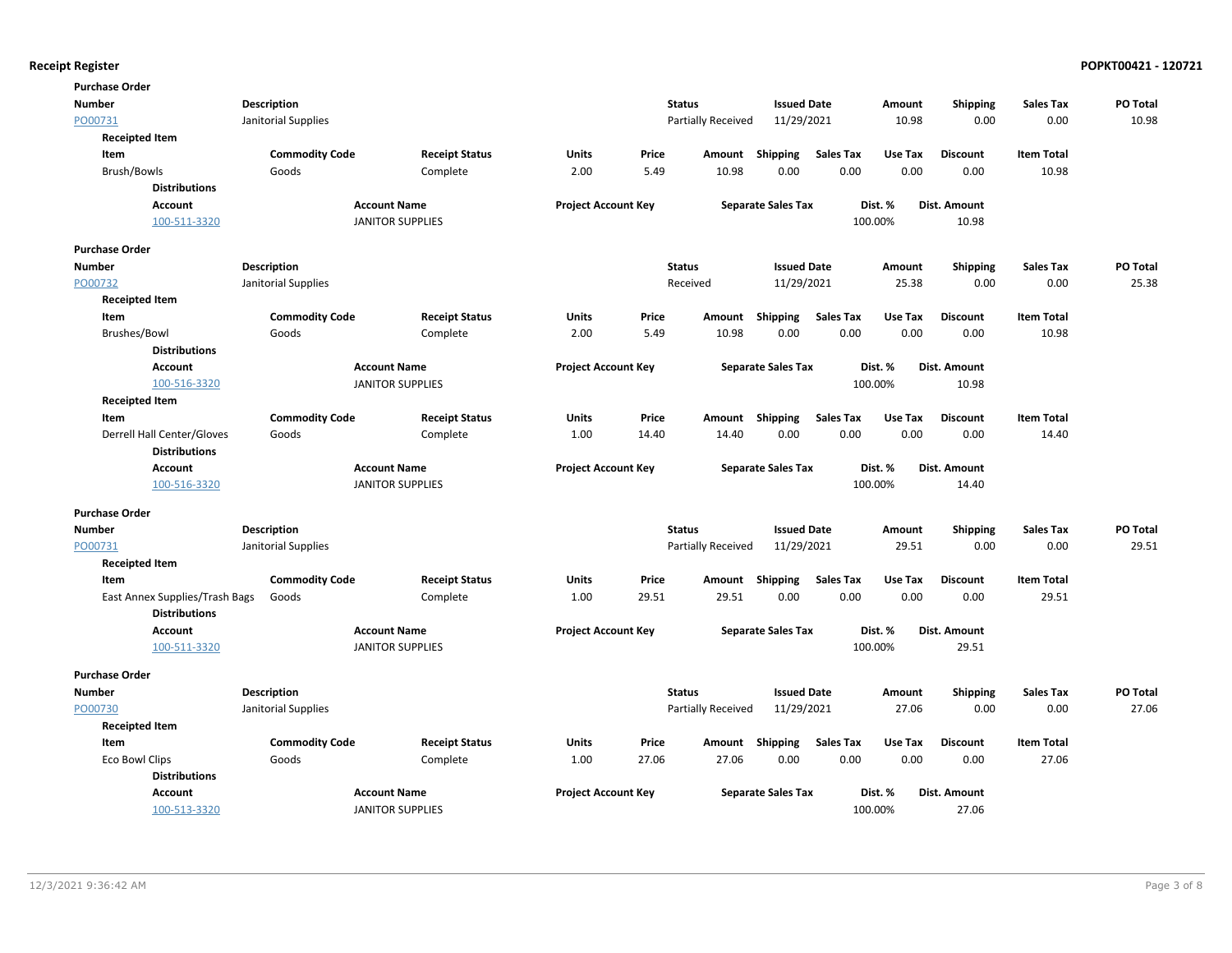| <b>Purchase Order</b> |                      |                       |                         |                            |       |                    |                           |                  |         |                 |                   |          |
|-----------------------|----------------------|-----------------------|-------------------------|----------------------------|-------|--------------------|---------------------------|------------------|---------|-----------------|-------------------|----------|
| <b>Number</b>         |                      | <b>Description</b>    |                         |                            |       | <b>Status</b>      | <b>Issued Date</b>        |                  | Amount  | <b>Shipping</b> | Sales Tax         | PO Total |
| PO00731               |                      | Janitorial Supplies   |                         |                            |       | Partially Received | 11/29/2021                |                  | 27.06   | 0.00            | 0.00              | 27.06    |
| <b>Receipted Item</b> |                      |                       |                         |                            |       |                    |                           |                  |         |                 |                   |          |
| Item                  |                      | <b>Commodity Code</b> | <b>Receipt Status</b>   | Units                      | Price | Amount Shipping    |                           | <b>Sales Tax</b> | Use Tax | <b>Discount</b> | <b>Item Total</b> |          |
| <b>Eco Bowl Clips</b> |                      | Goods                 | Complete                | 1.00                       | 27.06 | 27.06              | 0.00                      | 0.00             | 0.00    | 0.00            | 27.06             |          |
|                       | <b>Distributions</b> |                       |                         |                            |       |                    |                           |                  |         |                 |                   |          |
|                       | <b>Account</b>       |                       | <b>Account Name</b>     | <b>Project Account Key</b> |       |                    | <b>Separate Sales Tax</b> |                  | Dist. % | Dist. Amount    |                   |          |
|                       | 100-511-3320         |                       | <b>JANITOR SUPPLIES</b> |                            |       |                    |                           |                  | 100.00% | 27.06           |                   |          |
|                       |                      |                       |                         |                            |       |                    |                           |                  |         |                 |                   |          |
| <b>Purchase Order</b> |                      |                       |                         |                            |       |                    |                           |                  |         |                 |                   |          |
| <b>Number</b>         |                      | <b>Description</b>    |                         |                            |       | <b>Status</b>      | <b>Issued Date</b>        |                  | Amount  | <b>Shipping</b> | <b>Sales Tax</b>  | PO Total |
| PO00732               |                      | Janitorial Supplies   |                         |                            |       | Received           | 11/29/2021                |                  | 27.06   | 0.00            | 0.00              | 27.06    |
| <b>Receipted Item</b> |                      |                       |                         |                            |       |                    |                           |                  |         |                 |                   |          |
| Item                  |                      | <b>Commodity Code</b> | <b>Receipt Status</b>   | Units                      | Price | Amount Shipping    |                           | <b>Sales Tax</b> | Use Tax | <b>Discount</b> | <b>Item Total</b> |          |
| <b>Eco Bowl Clips</b> |                      | Goods                 | Complete                | 1.00                       | 27.06 | 27.06              | 0.00                      | 0.00             | 0.00    | 0.00            | 27.06             |          |
|                       | <b>Distributions</b> |                       |                         |                            |       |                    |                           |                  |         |                 |                   |          |
|                       | Account              |                       | <b>Account Name</b>     | <b>Project Account Key</b> |       |                    | <b>Separate Sales Tax</b> |                  | Dist. % | Dist. Amount    |                   |          |
|                       | 100-516-3320         |                       | <b>JANITOR SUPPLIES</b> |                            |       |                    |                           |                  | 100.00% | 27.06           |                   |          |
| <b>Purchase Order</b> |                      |                       |                         |                            |       |                    |                           |                  |         |                 |                   |          |
| <b>Number</b>         |                      | <b>Description</b>    |                         |                            |       | <b>Status</b>      | <b>Issued Date</b>        |                  | Amount  | <b>Shipping</b> | <b>Sales Tax</b>  | PO Total |
| PO00730               |                      | Janitorial Supplies   |                         |                            |       | Partially Received | 11/29/2021                |                  | 14.40   | 0.00            | 0.00              | 14.40    |
| <b>Receipted Item</b> |                      |                       |                         |                            |       |                    |                           |                  |         |                 |                   |          |
| Item                  |                      | <b>Commodity Code</b> | <b>Receipt Status</b>   | Units                      | Price | Amount             | Shipping                  | <b>Sales Tax</b> | Use Tax | <b>Discount</b> | <b>Item Total</b> |          |
| Gloves                |                      | Goods                 | Complete                | 1.00                       | 14.40 | 14.40              | 0.00                      | 0.00             | 0.00    | 0.00            | 14.40             |          |
|                       | <b>Distributions</b> |                       |                         |                            |       |                    |                           |                  |         |                 |                   |          |
|                       | <b>Account</b>       |                       | <b>Account Name</b>     |                            |       |                    |                           |                  | Dist. % | Dist. Amount    |                   |          |
|                       |                      |                       |                         | <b>Project Account Key</b> |       |                    | <b>Separate Sales Tax</b> |                  |         |                 |                   |          |
|                       | 100-513-3320         |                       | <b>JANITOR SUPPLIES</b> |                            |       |                    |                           |                  | 100.00% | 14.40           |                   |          |
| <b>Purchase Order</b> |                      |                       |                         |                            |       |                    |                           |                  |         |                 |                   |          |
| <b>Number</b>         |                      | <b>Description</b>    |                         |                            |       | <b>Status</b>      | <b>Issued Date</b>        |                  | Amount  | <b>Shipping</b> | <b>Sales Tax</b>  | PO Total |
| PO00731               |                      | Janitorial Supplies   |                         |                            |       | Partially Received | 11/29/2021                |                  | 14.40   | 0.00            | 0.00              | 14.40    |
| <b>Receipted Item</b> |                      |                       |                         |                            |       |                    |                           |                  |         |                 |                   |          |
| Item                  |                      | <b>Commodity Code</b> | <b>Receipt Status</b>   | Units                      | Price | Amount             | Shipping                  | <b>Sales Tax</b> | Use Tax | <b>Discount</b> | <b>Item Total</b> |          |
| Gloves                |                      | Goods                 | Complete                | 1.00                       | 14.40 | 14.40              | 0.00                      | 0.00             | 0.00    | 0.00            | 14.40             |          |
|                       | <b>Distributions</b> |                       |                         |                            |       |                    |                           |                  |         |                 |                   |          |
|                       | Account              |                       | <b>Account Name</b>     | <b>Project Account Key</b> |       |                    | <b>Separate Sales Tax</b> |                  | Dist. % | Dist. Amount    |                   |          |
|                       | 100-511-3320         |                       | <b>JANITOR SUPPLIES</b> |                            |       |                    |                           |                  | 100.00% | 14.40           |                   |          |
|                       |                      |                       |                         |                            |       |                    |                           |                  |         |                 |                   |          |
| <b>Purchase Order</b> |                      |                       |                         |                            |       |                    |                           |                  |         |                 |                   |          |
| <b>Number</b>         |                      | <b>Description</b>    |                         |                            |       | <b>Status</b>      | <b>Issued Date</b>        |                  | Amount  | <b>Shipping</b> | <b>Sales Tax</b>  | PO Total |
| PO00730               |                      | Janitorial Supplies   |                         |                            |       | Partially Received | 11/29/2021                |                  | 208.90  | 0.00            | 0.00              | 208.90   |
| <b>Receipted Item</b> |                      |                       |                         |                            |       |                    |                           |                  |         |                 |                   |          |
| Item                  |                      | <b>Commodity Code</b> | <b>Receipt Status</b>   | Units                      | Price | Amount             | <b>Shipping</b>           | <b>Sales Tax</b> | Use Tax | <b>Discount</b> | <b>Item Total</b> |          |
| Mop Bucket            |                      | Goods                 | Complete                | 1.00                       | 72.72 | 72.72              | 0.00                      | 0.00             | 0.00    | 0.00            | 72.72             |          |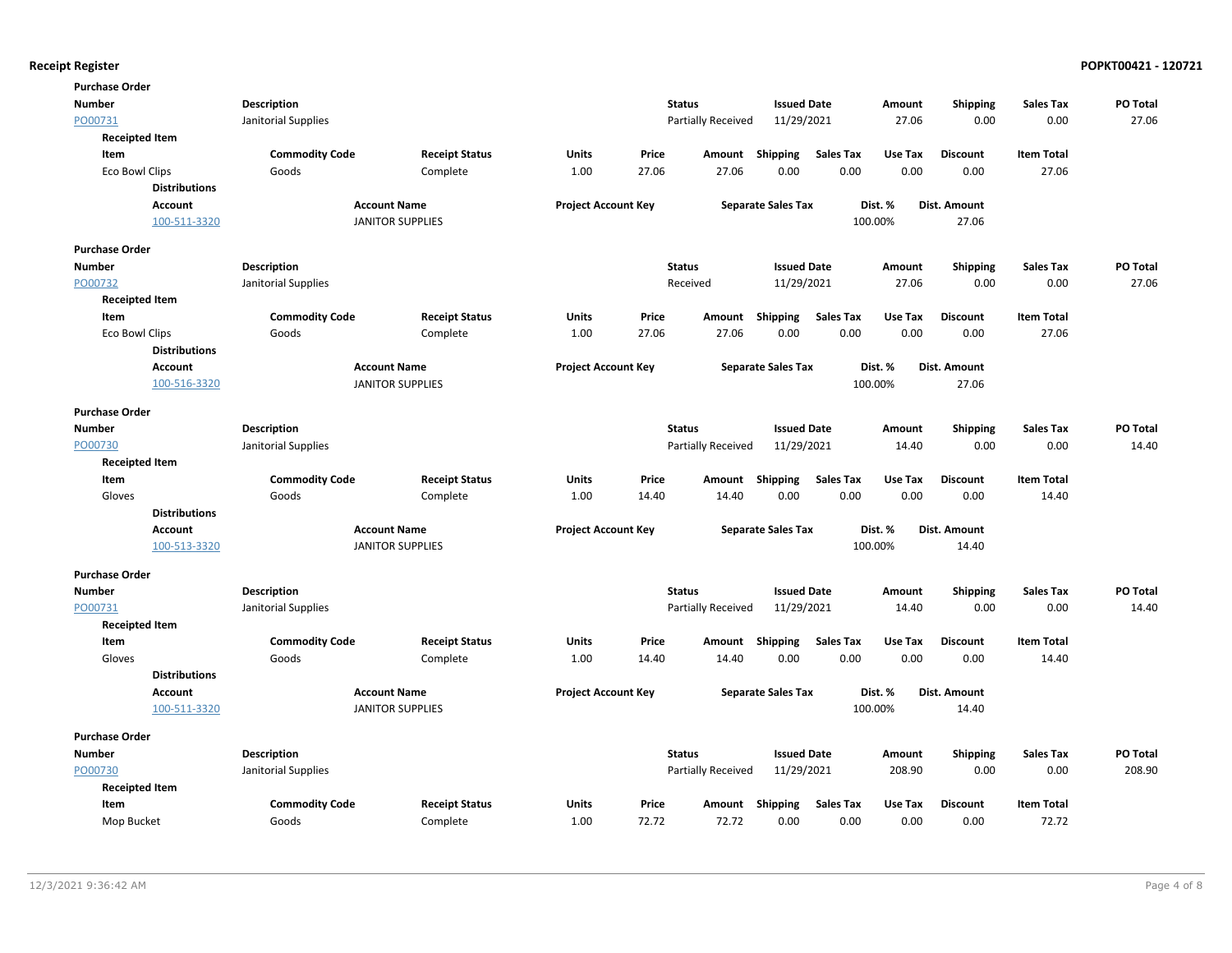| <b>Distributions</b>  |                       |                         |                            |       |                           |                           |                  |         |                 |                   |          |
|-----------------------|-----------------------|-------------------------|----------------------------|-------|---------------------------|---------------------------|------------------|---------|-----------------|-------------------|----------|
| <b>Account</b>        |                       | <b>Account Name</b>     | <b>Project Account Key</b> |       |                           | <b>Separate Sales Tax</b> |                  | Dist. % | Dist. Amount    |                   |          |
| 100-513-3320          |                       | <b>JANITOR SUPPLIES</b> |                            |       |                           |                           |                  | 100.00% | 72.72           |                   |          |
| <b>Receipted Item</b> |                       |                         |                            |       |                           |                           |                  |         |                 |                   |          |
| Item                  | <b>Commodity Code</b> | <b>Receipt Status</b>   | Units                      | Price |                           | Amount Shipping           | <b>Sales Tax</b> | Use Tax | <b>Discount</b> | <b>Item Total</b> |          |
| <b>Trash Bags</b>     | Goods                 | Complete                | 1.00                       | 29.51 | 29.51                     | 0.00                      | 0.00             | 0.00    | 0.00            | 29.51             |          |
| <b>Distributions</b>  |                       |                         |                            |       |                           |                           |                  |         |                 |                   |          |
| Account               |                       | <b>Account Name</b>     | <b>Project Account Key</b> |       |                           | <b>Separate Sales Tax</b> |                  | Dist. % | Dist. Amount    |                   |          |
| 100-513-3320          |                       | <b>JANITOR SUPPLIES</b> |                            |       |                           |                           |                  | 100.00% | 29.51           |                   |          |
| <b>Receipted Item</b> |                       |                         |                            |       |                           |                           |                  |         |                 |                   |          |
| Item                  | <b>Commodity Code</b> | <b>Receipt Status</b>   | Units                      | Price | Amount                    | Shipping                  | <b>Sales Tax</b> | Use Tax | <b>Discount</b> | <b>Item Total</b> |          |
| <b>Trash Bags</b>     | Goods                 | Complete                | 1.00                       | 53.11 | 53.11                     | 0.00                      | 0.00             | 0.00    | 0.00            | 53.11             |          |
| <b>Distributions</b>  |                       |                         |                            |       |                           |                           |                  |         |                 |                   |          |
| <b>Account</b>        |                       | <b>Account Name</b>     | <b>Project Account Key</b> |       |                           | <b>Separate Sales Tax</b> |                  | Dist. % | Dist. Amount    |                   |          |
| 100-513-3320          |                       | <b>JANITOR SUPPLIES</b> |                            |       |                           |                           |                  | 100.00% | 53.11           |                   |          |
| <b>Receipted Item</b> |                       |                         |                            |       |                           |                           |                  |         |                 |                   |          |
| Item                  | <b>Commodity Code</b> | <b>Receipt Status</b>   | Units                      | Price | Amount                    | <b>Shipping</b>           | <b>Sales Tax</b> | Use Tax | <b>Discount</b> | <b>Item Total</b> |          |
| <b>Urinal Screens</b> | Goods                 | Complete                | 2.00                       | 26.78 | 53.56                     | 0.00                      | 0.00             | 0.00    | 0.00            | 53.56             |          |
| <b>Distributions</b>  |                       |                         |                            |       |                           |                           |                  |         |                 |                   |          |
| <b>Account</b>        |                       | <b>Account Name</b>     | <b>Project Account Key</b> |       |                           | <b>Separate Sales Tax</b> |                  | Dist. % | Dist. Amount    |                   |          |
| 100-513-3320          |                       | <b>JANITOR SUPPLIES</b> |                            |       |                           |                           |                  | 100.00% | 53.56           |                   |          |
| <b>Purchase Order</b> |                       |                         |                            |       |                           |                           |                  |         |                 |                   |          |
| <b>Number</b>         | <b>Description</b>    |                         |                            |       | <b>Status</b>             | <b>Issued Date</b>        |                  | Amount  | <b>Shipping</b> | <b>Sales Tax</b>  | PO Total |
| PO00731               | Janitorial Supplies   |                         |                            |       | <b>Partially Received</b> | 11/29/2021                |                  | 80.34   | 0.00            | 0.00              | 80.34    |
| <b>Receipted Item</b> |                       |                         |                            |       |                           |                           |                  |         |                 |                   |          |
| Item                  | <b>Commodity Code</b> | <b>Receipt Status</b>   | <b>Units</b>               | Price | Amount                    | Shipping                  | <b>Sales Tax</b> | Use Tax | <b>Discount</b> | <b>Item Total</b> |          |
| <b>Urinal Screens</b> | Goods                 | Complete                | 3.00                       | 26.78 | 80.34                     | 0.00                      | 0.00             | 0.00    | 0.00            | 80.34             |          |
| <b>Distributions</b>  |                       |                         |                            |       |                           |                           |                  |         |                 |                   |          |
| <b>Account</b>        |                       | <b>Account Name</b>     | <b>Project Account Key</b> |       |                           | <b>Separate Sales Tax</b> |                  | Dist. % | Dist. Amount    |                   |          |
| 100-511-3320          |                       | <b>JANITOR SUPPLIES</b> |                            |       |                           |                           |                  | 100.00% | 80.34           |                   |          |
|                       |                       |                         |                            |       |                           |                           |                  |         |                 |                   |          |
| <b>Purchase Order</b> |                       |                         |                            |       |                           |                           |                  |         |                 |                   |          |
| <b>Number</b>         | <b>Description</b>    |                         |                            |       | <b>Status</b>             | <b>Issued Date</b>        |                  | Amount  | <b>Shipping</b> | <b>Sales Tax</b>  | PO Total |
| PO00732               | Janitorial Supplies   |                         |                            |       | Received                  | 11/29/2021                |                  | 53.56   | 0.00            | 0.00              | 53.56    |
| <b>Receipted Item</b> |                       |                         |                            |       |                           |                           |                  |         |                 |                   |          |
| Item                  | <b>Commodity Code</b> | <b>Receipt Status</b>   | Units                      | Price | Amount                    | <b>Shipping</b>           | <b>Sales Tax</b> | Use Tax | <b>Discount</b> | <b>Item Total</b> |          |
| <b>Urinal Screens</b> | Goods                 | Complete                | 2.00                       | 26.78 | 53.56                     | 0.00                      | 0.00             | 0.00    | 0.00            | 53.56             |          |
| <b>Distributions</b>  |                       |                         |                            |       |                           |                           |                  |         |                 |                   |          |
| <b>Account</b>        |                       | <b>Account Name</b>     | <b>Project Account Key</b> |       |                           | <b>Separate Sales Tax</b> |                  | Dist. % | Dist. Amount    |                   |          |
| 100-516-3320          |                       | <b>JANITOR SUPPLIES</b> |                            |       |                           |                           |                  | 100.00% | 53.56           |                   |          |
|                       |                       |                         |                            |       |                           |                           |                  |         |                 |                   |          |
|                       |                       |                         |                            |       |                           |                           |                  |         |                 |                   |          |

00494

SHI GOVERNMENT SOLUT…

**Vendor Number Vendor Total Discount:** 288.44 **Vendor DBA** 0.00 **Invoice Total:**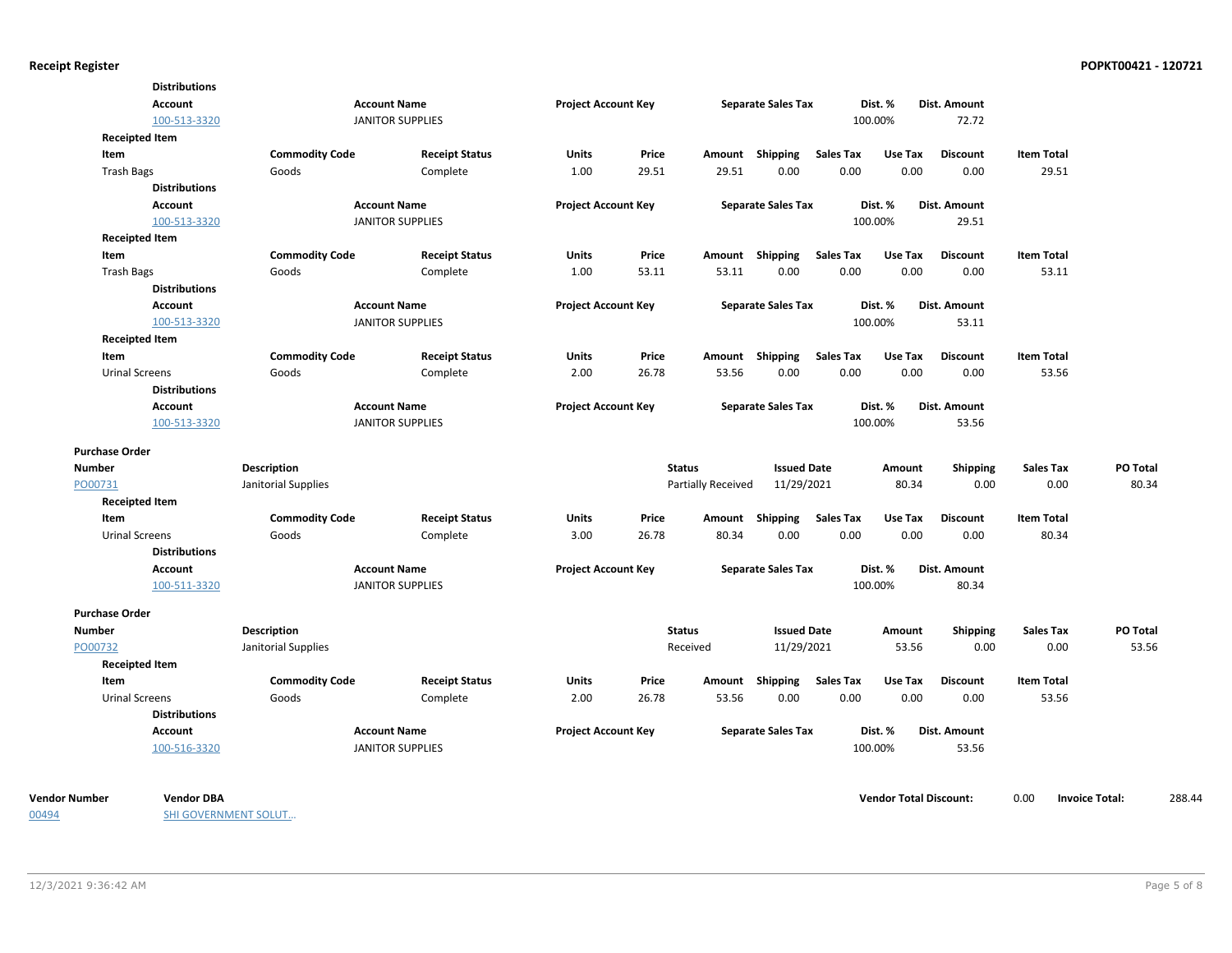| Invoice                               |                                |                          |                             |                              |                            |                  |        |                           |                      |                               |                                    |                    |                       |                      |
|---------------------------------------|--------------------------------|--------------------------|-----------------------------|------------------------------|----------------------------|------------------|--------|---------------------------|----------------------|-------------------------------|------------------------------------|--------------------|-----------------------|----------------------|
| Number                                |                                | <b>Bank Code</b>         | 1099                        | Single Chk On Hold Item Date |                            | <b>Post Date</b> |        | <b>Due Date</b>           | <b>Discount Date</b> |                               | Amount Shipping Sales Tax Discount |                    |                       | <b>Invoice Total</b> |
| GB00436873                            |                                | Pooled Cash              |                             |                              | 12/1/2021                  | 12/7/2021        |        | 12/7/2021                 | 12/1/2021            |                               | 288.44<br>0.00                     | 0.00               | 0.00                  | 288.44               |
| <b>Description:</b> MS Office License |                                |                          |                             |                              |                            |                  |        |                           |                      |                               |                                    |                    |                       |                      |
| <b>Purchase Order</b>                 |                                |                          |                             |                              |                            |                  |        |                           |                      |                               |                                    |                    |                       |                      |
| <b>Number</b>                         |                                | <b>Description</b>       |                             |                              |                            | <b>Status</b>    |        | <b>Issued Date</b>        |                      | Amount                        | <b>Shipping</b>                    | <b>Sales Tax</b>   |                       | <b>PO Total</b>      |
| PO00727                               |                                | <b>MS Office License</b> |                             |                              |                            | Received         |        | 11/23/2021                |                      | 288.44                        | 0.00                               | 0.00               |                       | 288.44               |
|                                       | <b>Receipted Item</b>          |                          |                             |                              |                            |                  |        |                           |                      |                               |                                    |                    |                       |                      |
| Item                                  |                                | <b>Commodity Code</b>    | <b>Receipt Status</b>       |                              | Units                      | Price            | Amount | <b>Shipping</b>           | <b>Sales Tax</b>     | Use Tax                       | <b>Discount</b>                    | <b>Item Total</b>  |                       |                      |
|                                       | MS Office License              | Goods                    | Complete                    |                              | 1.00                       | 288.44           | 288.44 | 0.00                      | 0.00                 | 0.00                          | 0.00                               | 288.44             |                       |                      |
|                                       | <b>Distributions</b>           |                          |                             |                              |                            |                  |        |                           |                      |                               |                                    |                    |                       |                      |
|                                       | <b>Account</b>                 |                          | <b>Account Name</b>         |                              | <b>Project Account Key</b> |                  |        | <b>Separate Sales Tax</b> | Dist. %              |                               | Dist. Amount                       |                    |                       |                      |
|                                       | 100-503-5760                   |                          | COUNTY COMPUTER REPLACEMENT |                              |                            |                  |        |                           | 100.00%              |                               | 288.44                             |                    |                       |                      |
| <b>Vendor Number</b>                  | <b>Vendor DBA</b>              |                          |                             |                              |                            |                  |        |                           |                      | <b>Vendor Total Discount:</b> |                                    | 0.00               | <b>Invoice Total:</b> | 714.00               |
| 00596                                 | <b>SOUTHERN TIRE MART, LLC</b> |                          |                             |                              |                            |                  |        |                           |                      |                               |                                    |                    |                       |                      |
| Invoice                               |                                |                          |                             |                              |                            |                  |        |                           |                      |                               |                                    |                    |                       |                      |
| <b>Number</b>                         |                                | <b>Bank Code</b>         | 1099                        | Single Chk On Hold Item Date |                            | Post Date        |        | <b>Due Date</b>           | <b>Discount Date</b> |                               | Amount Shipping Sales Tax Discount |                    |                       | <b>Invoice Total</b> |
| 4170043723                            |                                | Pooled Cash              |                             |                              | 12/2/2021                  | 12/7/2021        |        | 12/7/2021                 | 12/2/2021            |                               | 714.00<br>0.00                     | 0.00               | 0.00                  | 714.00               |
| <b>Description:</b> PCT 4 TIRES       |                                |                          |                             |                              |                            |                  |        |                           |                      |                               |                                    |                    |                       |                      |
| <b>Purchase Order</b>                 |                                |                          |                             |                              |                            |                  |        |                           |                      |                               |                                    |                    |                       |                      |
| <b>Number</b>                         |                                | <b>Description</b>       |                             |                              |                            | <b>Status</b>    |        | <b>Issued Date</b>        |                      | Amount                        | Shipping                           | Sales Tax          |                       | <b>PO Total</b>      |
| PO00742                               |                                | PCT 4 TIRES              |                             |                              |                            | Received         |        | 12/2/2021                 |                      | 714.00                        | 0.00                               | 0.00               |                       | 714.00               |
|                                       | <b>Receipted Item</b>          |                          |                             |                              |                            |                  |        |                           |                      |                               |                                    |                    |                       |                      |
| Item                                  |                                | <b>Commodity Code</b>    | <b>Receipt Status</b>       |                              | Units                      | Price            |        | Amount Shipping           | Sales Tax            | Use Tax                       | <b>Discount</b>                    | <b>Item Total</b>  |                       |                      |
|                                       | 11R24.5/16 FS561 AP            | Goods                    | Complete                    |                              | 2.00                       | 357.00           | 714.00 | 0.00                      | 0.00                 | 0.00                          | 0.00                               | 714.00             |                       |                      |
|                                       | <b>Distributions</b>           |                          |                             |                              |                            |                  |        |                           |                      |                               |                                    |                    |                       |                      |
|                                       | <b>Account</b>                 |                          | <b>Account Name</b>         |                              | <b>Project Account Key</b> |                  |        | <b>Separate Sales Tax</b> |                      | Dist. %                       | Dist. Amount                       |                    |                       |                      |
|                                       | 240-624-4590                   |                          | R&M MACH. TIRES & TUBES     |                              |                            |                  |        |                           | 100.00%              |                               | 714.00                             |                    |                       |                      |
| <b>Vendor Number</b>                  | <b>Vendor DBA</b>              |                          |                             |                              |                            |                  |        |                           |                      | <b>Vendor Total Discount:</b> |                                    | 0.00               | <b>Invoice Total:</b> | 122.10               |
| <b>VEN02296</b>                       | <b>Work Wear Safety Shoes</b>  |                          |                             |                              |                            |                  |        |                           |                      |                               |                                    |                    |                       |                      |
| Invoice                               |                                |                          |                             |                              |                            |                  |        |                           |                      |                               |                                    |                    |                       |                      |
| <b>Number</b>                         |                                | <b>Bank Code</b>         | 1099                        | Single Chk On Hold Item Date |                            | <b>Post Date</b> |        | <b>Due Date</b>           | <b>Discount Date</b> |                               | Amount                             | Shipping Sales Tax | Discount              | <b>Invoice Total</b> |
| <b>INV258725</b>                      |                                | Pooled Cash              |                             |                              | 12/2/2021                  | 12/7/2021        |        | 12/7/2021                 | 12/2/2021            |                               | 107.10<br>15.00                    | 0.00               | 0.00                  | 122.10               |
| Description: PCT 1 GLOVES             |                                |                          |                             |                              |                            |                  |        |                           |                      |                               |                                    |                    |                       |                      |
| <b>Purchase Order</b>                 |                                |                          |                             |                              |                            |                  |        |                           |                      |                               |                                    |                    |                       |                      |
| <b>Number</b>                         |                                | Description              |                             |                              |                            | <b>Status</b>    |        | <b>Issued Date</b>        |                      | Amount                        | <b>Shipping</b>                    | <b>Sales Tax</b>   |                       | PO Total             |
| PO00739                               |                                | PCT 1 GLOVES             |                             |                              |                            | Received         |        | 12/1/2021                 |                      | 107.10                        | 15.00                              | 0.00               |                       | 122.10               |
|                                       | <b>Receipted Item</b>          |                          |                             |                              |                            |                  |        |                           |                      |                               |                                    |                    |                       |                      |
| Item                                  |                                | <b>Commodity Code</b>    | <b>Receipt Status</b>       |                              | Units                      | Price            | Amount | Shipping                  | <b>Sales Tax</b>     | Use Tax                       | <b>Discount</b>                    | <b>Item Total</b>  |                       |                      |
|                                       | Leather Work Gloves            | Goods                    | Complete                    |                              | 14.00                      | 7.65             | 107.10 | 15.00                     | 0.00                 | 0.00                          | 0.00                               | 122.10             |                       |                      |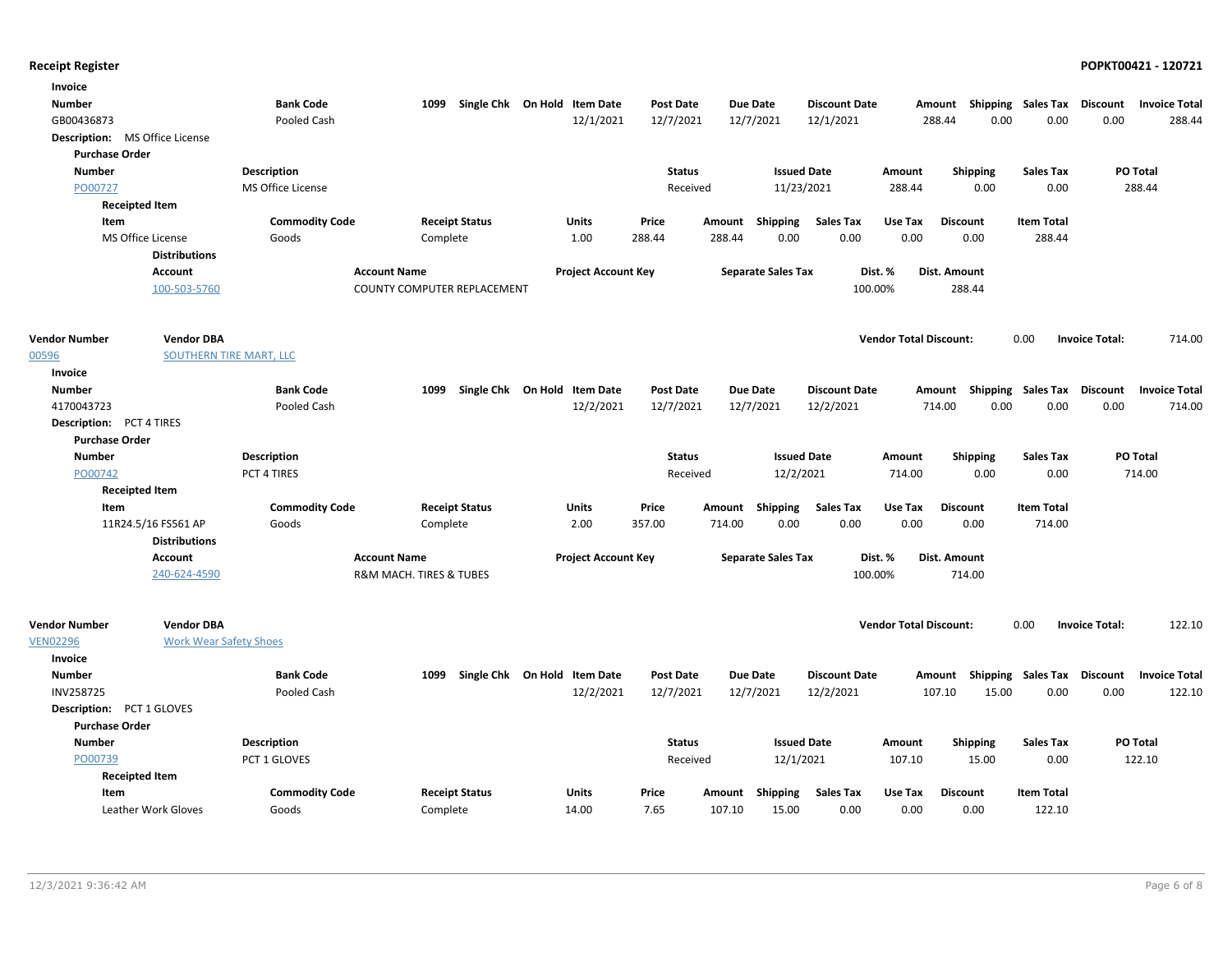| <b>Distributions</b> |                      |                            |                           |         |              |
|----------------------|----------------------|----------------------------|---------------------------|---------|--------------|
| Account              | <b>Account Name</b>  | <b>Project Account Key</b> | <b>Separate Sales Tax</b> | Dist. % | Dist. Amount |
| 210-621-3400         | <b>SHOP SUPPLIES</b> |                            |                           | 100.00% | 122.10       |
|                      |                      |                            |                           |         |              |

### **Packet Totals**

| <b>Vendors:</b> | Invoices: | <b>Purchase Orders:</b><br>πo | <b>Amount: 33,374.20</b> | Shipping: 15.00 | Tax: 0.00 | Discount: 0.00 | <b>Total Amount: 33,389.20</b> |
|-----------------|-----------|-------------------------------|--------------------------|-----------------|-----------|----------------|--------------------------------|
|-----------------|-----------|-------------------------------|--------------------------|-----------------|-----------|----------------|--------------------------------|